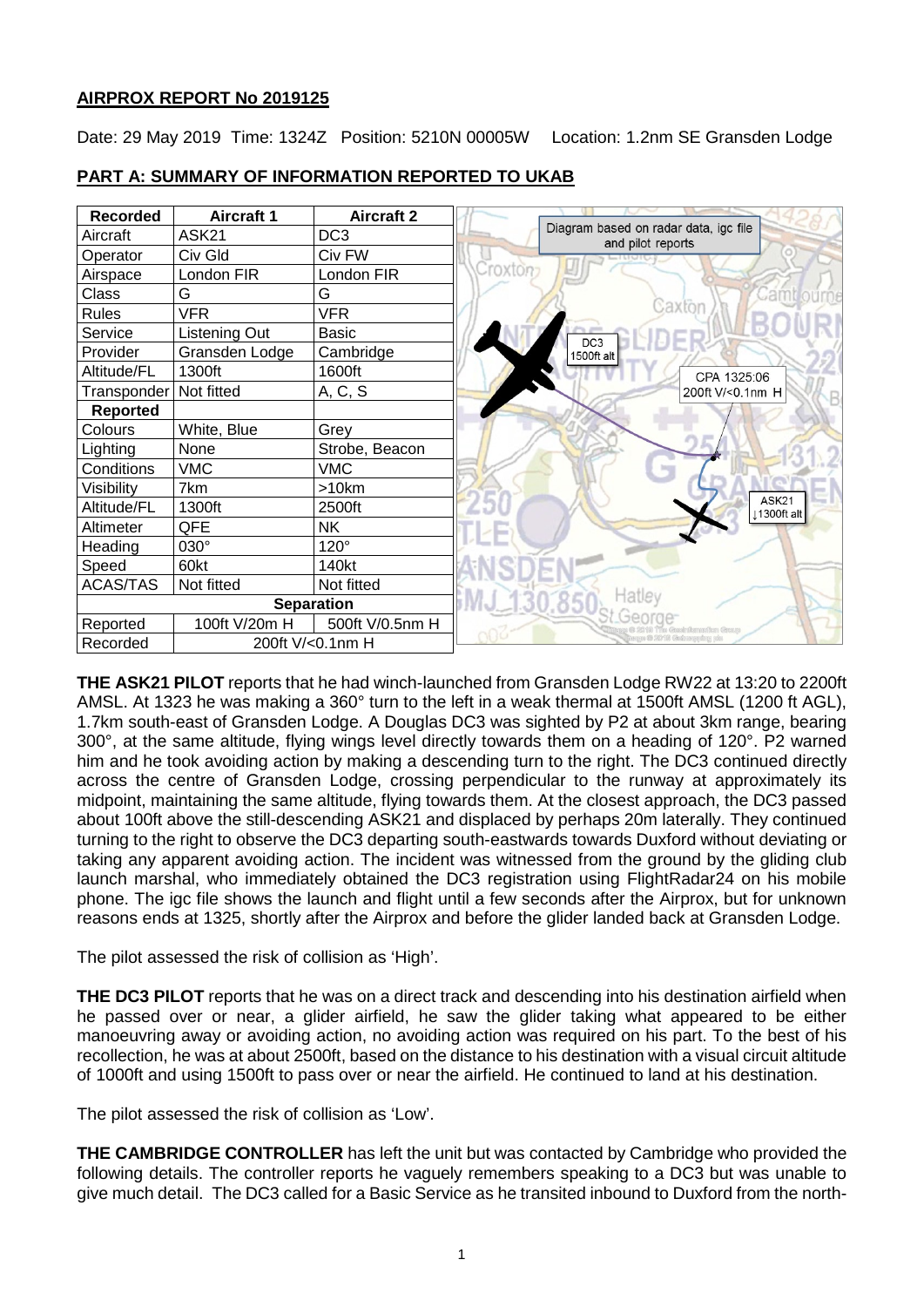west. At the time Cambridge were working non-radar. It proved difficult to get information out of the DC3 crew. No mention of any proximity to other aircraft was reported by the crew to Cambridge. The aircraft left the frequency shortly after the reported time of the Airprox to begin his approach into Duxford. When informed about the Airprox by UKAB, the radar recordings were viewed and the DC3 was observed to fly through Gransden Lodge overhead at an altitude of 1500ft (mode C) and come into close proximity to a non-transponding slow-moving target that was thinly painting.

# **Factual Background**

The weather at Cambridge was recorded as follows:

METAR EGSC 291320Z 21011KT 9999 FEW040 15/07 Q1018

## **Analysis and Investigation**

#### **UKAB Secretariat**

The ASK21 and DC3 pilots shared an equal responsibility for collision avoidance and not to operate in such proximity to other aircraft as to create a collision hazard<sup>[1](#page-1-0)</sup>. If the incident geometry is considered as converging then the DC3 pilot was required to give way to the ASK[2](#page-1-1)1<sup>2</sup>.

## **Comments**

## **ASK21 Operating Authority**

In addition to the severity of the actual Airprox, this incident is very concerning because the DC3 directly overflew a notified glider winch launch site well below the notified maximum winch altitude (3,300ft AMSL). If the overflight had taken place 4 or 5mins earlier then the Airprox would have occurred while the ASK21 was attached to the launch cable and in the process of being winch launched. In this case the glider pilot's ability to see and avoid the DC3 would have been greatly reduced. In recent months, Gransden Lodge has experienced a dramatic increase in the number of direct overflights by GA powered aircraft flying below the maximum winch launch altitude; these overflying aircraft are at risk of encountering a glider winch launch cable. This incident was our third confirmed overflight below maximum winch launch altitude in a period of 10 days. While only a few winch site overflights result in a reportable Airprox, all are potentially very dangerous.

## **BGA**

It is particularly disappointing to see this happening despite the extensive efforts made by the Cambridge Gliding Club to engage with and educate local airspace users about the dangers of overflying an active winch launch site.

## **Summary**

An Airprox was reported when an ASK21 and a DC3 flew into proximity at Gransden Lodge at 1325hrs on Wednesday the 29<sup>th</sup> of May 2019. Both pilots were operating under VFR in VMC, the ASK21 pilot listening out on the glider ground frequency and the DC3 pilot in receipt of a Basic Service from Cambridge.

## **PART B: SUMMARY OF THE BOARD'S DISCUSSIONS**

Information available consisted of reports from both pilots, radar photographs/video recordings, igc file and reports from the air traffic controller involved. Relevant contributory factors mentioned during the Board's discussions are highlighted within the text in bold, with the numbers referring to the Contributory Factors table displayed in Part C.

 $\overline{\phantom{a}}$ 

<span id="page-1-0"></span><sup>1</sup> SERA.3205 Proximity.

<span id="page-1-1"></span><sup>2</sup> SERA.3210 Right-of-way (c)(2) Converging. MAA RA 2307 paragraph 12.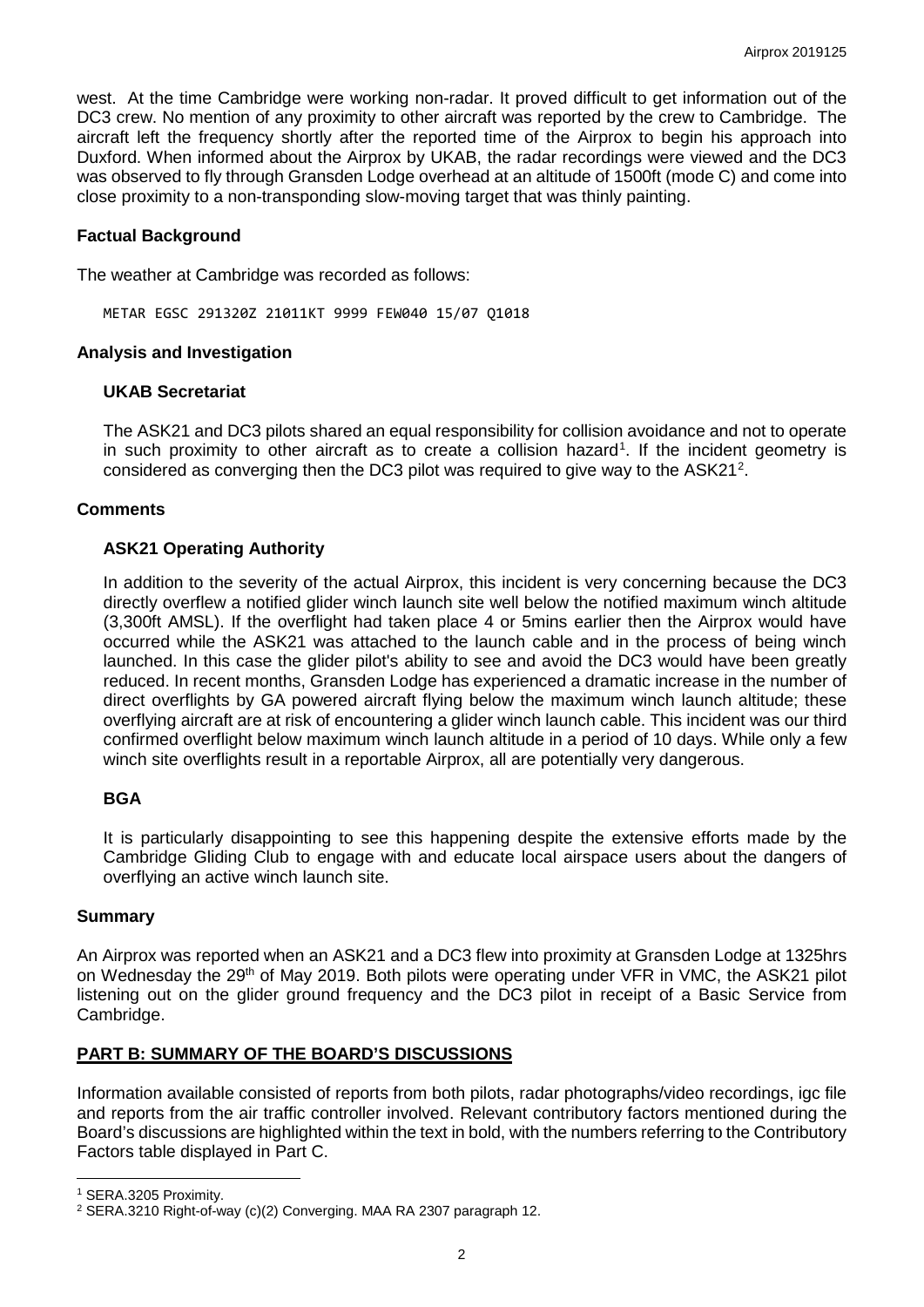The Board began by discussing the actions of the ASK21 pilot. They noted that although he had no specific awareness of the DC3 beforehand **(CF4)**, once sighted, he had managed to keep it in sight at all times as he manoeuvred away. Acknowledging that he was in the vicinity of the gliding site at about 1200ft, some members wondered whether he could have turned away more positively in order to provide a more prominent profile to the DC3 pilot in case he had not seen the glider. It seemed to them that in only achieving 100ft and 20m separation the glider pilot had left himself open to any changes in flightpath that the DC3 pilot might inadvertently have made. However, not being aware of the glider pilot's energy state or ability to manoeuvre more robustly, they agreed that, ultimately, he had done enough. The BGA members said that in this circumstance there was a balance between turning harder for conspicuity and increased separation, and turning more gently in order to keep the DC3 in sight in case the DC3 pilot manoeuvred at the last minute. Regardless, the Board agreed that the ASK21 pilot had seen the DC3 early enough to make a timely and effective manoeuvre to avoid **(CF5)**.

The Board then turned to the actions of the DC3 pilot. They wondered firstly if the DC3 pilot had received a brief from his destination airfield regarding the likely activities at Gransden Lodge, and whether he was familiar with the UK requirement to avoid overflight of glider sites below winch-launch attitude. In the latter respect, the Board commented that he should have planned his route to avoid the glider site by a suitable margin rather than flying almost directly over the winch launch site at 1500ft **(CF2 & 3)**. Given the DC3 pilot's greater assessment of achieved separation (0.5nm compared to <0.1nm as measured from overlaying the glider igc file on the radar replay of the DC3), some members commented that they thought that it was highly likely that he had seen a different glider to the one involved in this incident **(CF4)**.

Turning to the Cambridge controller, the Board noted that he was operating Procedural-only, non-radar. As such, he would not have been aware of the non-transponding glider other than being generically aware of gliding activities that would likely be occurring at Gransden Lodge. Accepting that he would also not necessarily have been aware of the DC3 pilot's proximity to Gransden Lodge **(CF1)**, some members wondered whether he had been able to provide a warning to the DC3 pilot about likely activity and the extent of Gransden Lodge's winch altitude if the DC3 was going to overfly the glider site.

Turning to the risk, the Board agreed that the ASK21 pilot had seen the DC3 sufficient early to manoeuvre in a timely and effective manner, and that he had remained visual with the DC3 at all times and thus able to alter his track further if required. Accordingly, the Board assessed that, although safety had been reduced, there had been no risk of collision; risk Category C.

# **PART C: ASSESSMENT OF CAUSE AND RISK**

Contributory Factors:

|                | 2019125                                                        |                                                                                             |                                                                  |  |  |  |  |  |  |  |
|----------------|----------------------------------------------------------------|---------------------------------------------------------------------------------------------|------------------------------------------------------------------|--|--|--|--|--|--|--|
| CF.            | Factor                                                         | <b>Description</b>                                                                          | Amplification                                                    |  |  |  |  |  |  |  |
|                | <b>Ground Elements</b>                                         |                                                                                             |                                                                  |  |  |  |  |  |  |  |
|                | • Situational Awareness and Action                             |                                                                                             |                                                                  |  |  |  |  |  |  |  |
| 1              | Contextual                                                     | • Situational Awareness and Sensory Events                                                  | Not required to monitor the aircraft under the agreed<br>service |  |  |  |  |  |  |  |
|                | <b>Flight Elements</b>                                         |                                                                                             |                                                                  |  |  |  |  |  |  |  |
|                | • Tactical Planning and Execution                              |                                                                                             |                                                                  |  |  |  |  |  |  |  |
| $\overline{2}$ | <b>Human Factors</b>                                           | • No Decision/Plan                                                                          | Inadequate planning                                              |  |  |  |  |  |  |  |
| 3              | <b>Human Factors</b>                                           | • Aircraft Navigation                                                                       | Flew through promulgated and active<br>airspace/sporting site    |  |  |  |  |  |  |  |
|                | • Situational Awareness of the Conflicting Aircraft and Action |                                                                                             |                                                                  |  |  |  |  |  |  |  |
| 4              | Contextual                                                     | • Situational Awareness and Sensory Events                                                  | Pilot had no, only generic, or late Situational<br>Awareness     |  |  |  |  |  |  |  |
|                | • See and Avoid                                                |                                                                                             |                                                                  |  |  |  |  |  |  |  |
| 5              | Contextual                                                     | • Near Airborne Collision with Aircraft, Balloon,<br>Dirigible or Other Piloted Air Vehicle | A conflict in the FIR                                            |  |  |  |  |  |  |  |